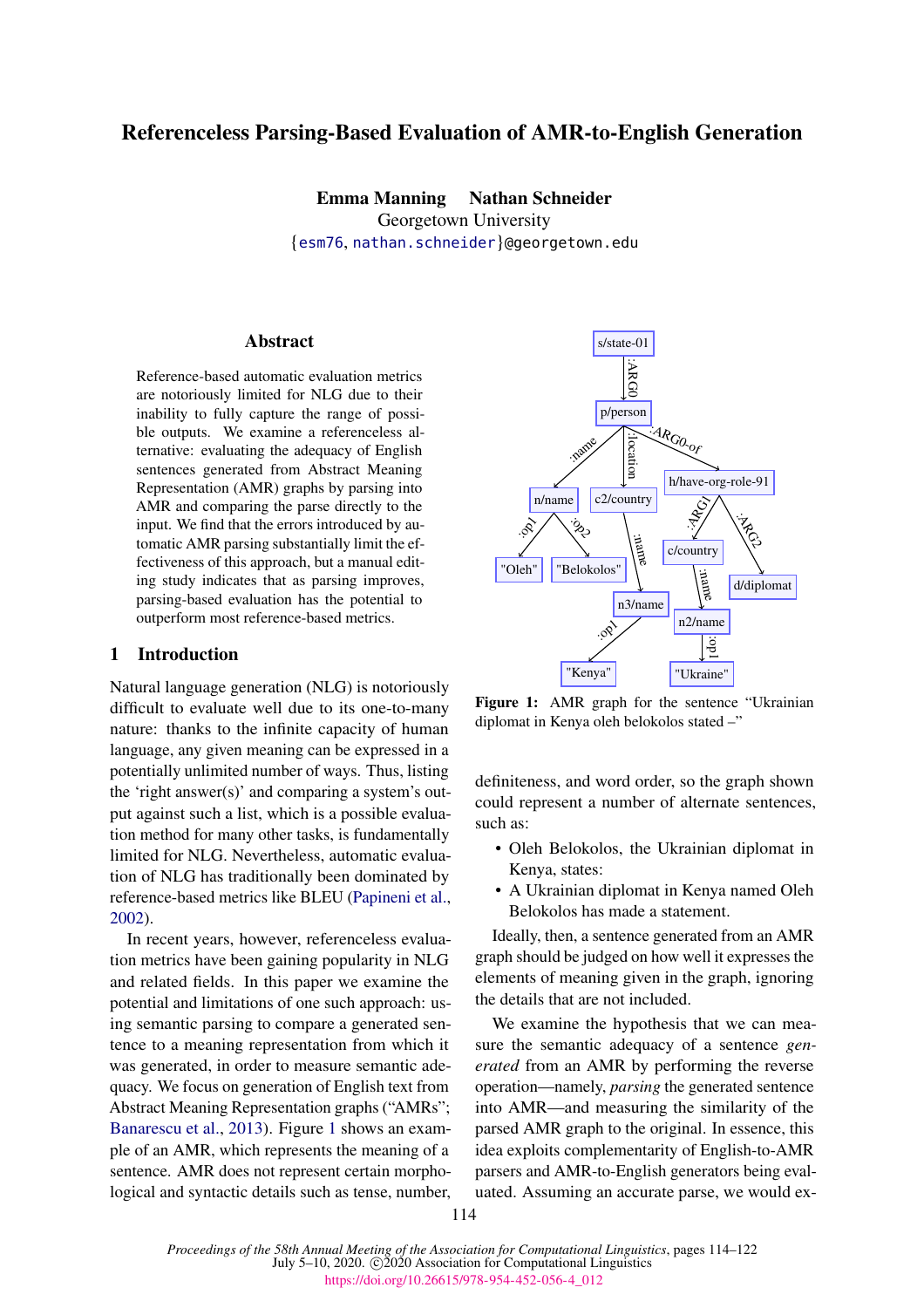| Var              | Description                                      |
|------------------|--------------------------------------------------|
| r                | Reference sentence                               |
| $\mathfrak a$    | Gold AMR, created from r                         |
| g                | Sentence automatically generated from a          |
| $\boldsymbol{p}$ | AMR automatically parsed from $g$                |
| $n^{\prime}$     | Manually-corrected version of automatic parses p |

Table 1: Summary of notation used in this paper, with a description of each type of sentence and AMR used.

pect this to be a good measure of the adequacy of the generated sentence, since a sentence that accurately expresses the meaning in the original AMR should have the same AMR. We further formalize this approach in §2. As discussed in §3, this method has also been suggested by Opitz and Frank (2021); we contribute new analyses of its validity, in particular by measuring its correlation with human adequacy judgments collected by Manning et al. (2020). We find that errors made by an automatic AMR parser substantially limit the quality of parsing-based evaluation as a proxy for human evaluation, resulting in a lower correlation with adequacy scores than many reference-based metrics (§5). To approximate an upper bound for the potential of this evaluation approach with improved parsing, we conduct an additional study using manually-corrected AMR parses; we find that this substantially improves the quality of the metric (§6).

### 2 Parsing-Based Evaluation

AMR-to-English generation is the task of taking an input AMR graph *a* and generating a sentence *g* expressing the meaning content of the AMR in English. Ideally, we would evaluate generation by comparing *g* directly to *a* to determine how well *g* expresses the meaning in *a*; this is what the human annotators whose judgments we use (see §4) did. However, we don't know of an existing way to directly compare a sentence to an AMR graph; instead, our metrics tend to compare two items of the same type. Reference-based metrics compare the generated sentence *g* to *r*, the English sentence for which the AMR was created, and which is typically used as the sole reference in evaluation. We analyze the hypothesis that we can more accurately capture the details relevant to AMR by comparing AMRs to each other: specifically, comparing *a* to either *p*, an automatic parse of *g*, or to *p*′ , a manually-corrected version of *p*. Our notation is summarized in table 1.

### 3 Background

The evaluation method we analyze in this paper is closely related to the  $\mathcal{MF}_{\beta}$  metric suggested by Opitz and Frank (2021), which combines a measure of meaning preservation, M, with a language model–based measure of grammatical form,  $F$ . Their meaning preservation metric,  $M$ , assigns a score to a generated sentence by parsing it into AMR and computing the parse's similarity to the gold AMR. They use the AMR parser by Cai and Lam  $(2020)$  and the  $S^2$ match similarity metric; we experiment with these as well as other options for both parser and metric. While they perform a number of pilot experiments to test the robustness of  $\mathcal{MF}_{\beta}$ , such as its performance with different parsers, Opitz and Frank do not test the correlation of their metric with human judgments; thus, the work presented here adds to our understanding of the validity of this type of metric as a proxy for human evaluation.

As a baseline, we also compare the results of parsing-based evaluation with several referencebased metrics, including those that have traditionally been used to evaluate AMR generation as well as newer metrics that have shown promising results for NLG.

#### 4 Data

We use human judgment data from Manning et al. (2020), consisting of judgments on a total of 600 sentences: 100 human-authored reference sentences and their corresponding AMRs, and 500 sentences automatically generated from these AMRs by 5 different systems. When comparing to reference-based automatic metrics, we do not score the reference sentences themselves since, with only one reference per AMR, these would trivially receive perfect scores on such metrics.

Each sentence has a score on a scale of 0–100, for each of fluency and adequacy, averaged over two annotators. We compare automatic metrics to these judgments, and particularly to the adequacy judgments, since we are primarily interested in parsing-based evaluation as a proxy for adequacy evaluation.

Annotators additionally provided binary judgments on whether information was added or omitted, and whether the sentence was incomprehensible; we use the latter of these judgments in §6 to determine which generated sentences to manually edit the parses of.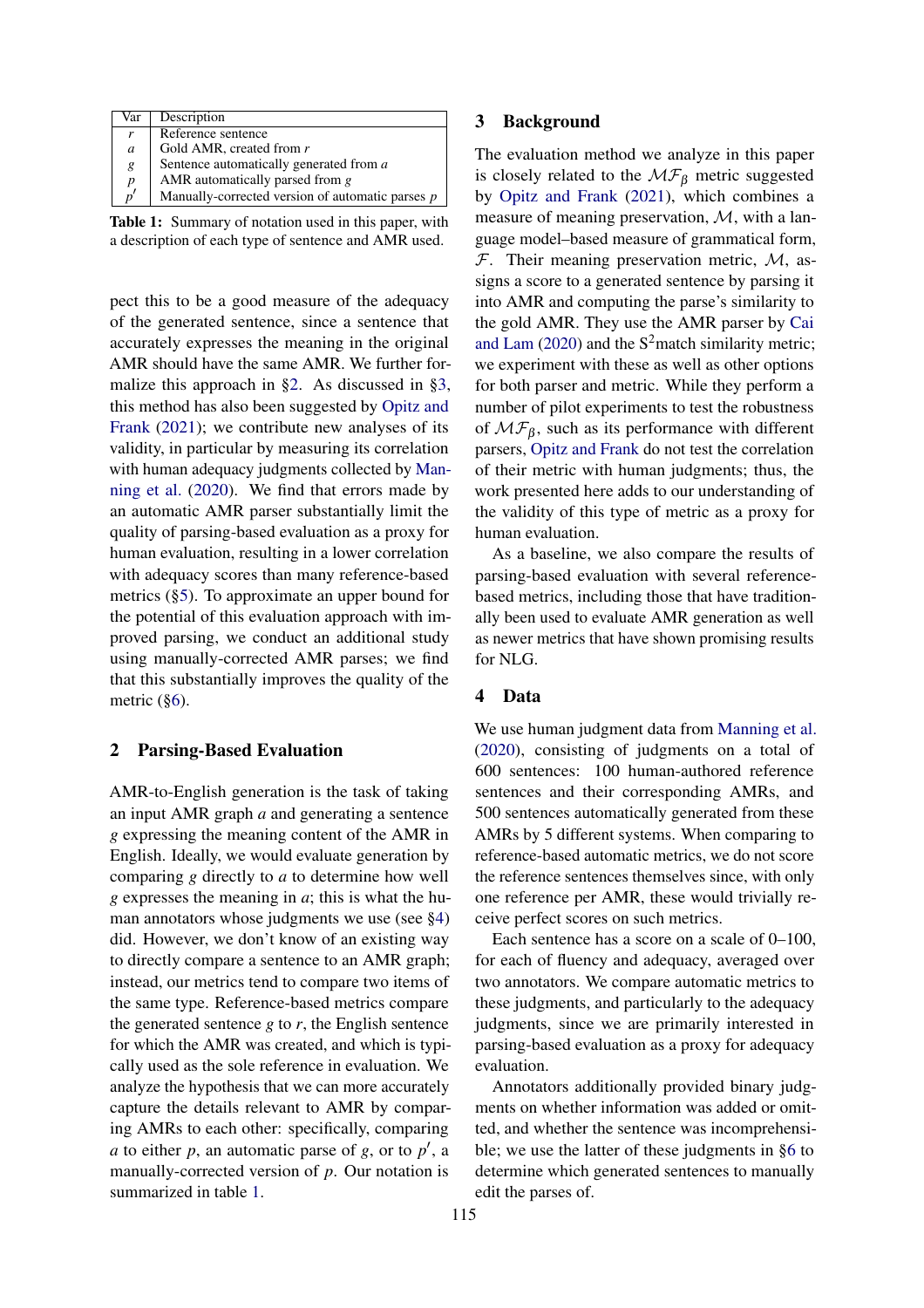### 5 Experiment 1: Automatic Metrics

This section describes experiments with variations on the automatic version of the parsing based metric; that is, the use of similarity metrics comparing the automatic parse *p* to the gold AMR *a*. We experiment with different AMR parsers (§5.1) and variations on the Smatch similarity metric (§5.2) and measure the correlation to human judgments of adequacy (§5.3).

### 5.1 Parsers

We compare gold AMRs to AMR parses of the generated sentences. This includes using three different automatic English-to-AMR parsers, described below.

JAMR. The JAMR parser<sup>1</sup> (Flanigan et al., 2014, 2016) is an early AMR parser; we use it as a baseline to compare against the more recent, higher-accuracy parsers. The JAMR parser uses a semi-Markov model to identify concepts, followed by a graph variant on Maximum Spanning Tree algorithms to identify the relations between concepts. We used the 2016 version, which achieved a Smatch score of 67 on the LDC2015E86 dataset.

LYU-TITOV. While most AMR parsers first train an aligner to align AMR nodes with words in a sentence prior to training the parser itself, Lyu and Titov  $(2018)^2$  treat alignments as latent variables in a joint probabilistic model for identifying concepts, relations, and alignments. This parser achieved a Smatch score of 73.7 on LDC2015E86 and 74.4 on LDC2016E25, which at the time was state-of-the-art.

**CAI-LAM.** Cai and Lam  $(2020)^3$  was the state of the art in AMR parsing as of 2020, with a Smatch score of 80.2 on LDC2017T10. This transformerbased parser uses iterative inference to determine which part of the input sentence to parse and where to add it to the output graph, without requiring explicit alignments.

Parser performance. We evaluate each parser's accuracy on our sample of 100 sentences by computing *Smatch* $(a, p(r))$ , i.e., the similarity between the gold AMRs in the sample and their corresponding parsed references. We find that CAI-LAM performs the best with a Smatch score of 84.9, followed by 76.3 for LYU-TITOV and 71.1 for JAMR.

#### 5.2 Similarity Metrics

The second piece needed for parsing-based evaluation is a way to quantify the similarity of an AMR parse to the original AMR.

The standard metric for comparing two AMRs such as to evaluate the quality of an AMR parser or inter-annotator-agreement between human parses is Smatch (Cai and Knight, 2013). The Smatch score compares triples between two AMR graphs, where each triple is an edge of the graph (a semantic relationship) combined with each of the nodes it connects. For a given pair of AMRs, the Smatch score is the maximum F1-score of triples which can be obtained with a one-to-one mapping of variables between the two graphs.<sup>4</sup>

We also experimented with a small variation on the original Smatch. Smatch computes the similarity between two different AMR graphs based on inferred alignments between the two graphs' concepts. Since checking all possible mappings is computationally intractable, it starts with one 'smart' initialization, then retries with random initializations; the default is four random restarts. This means that Smatch scores are nondeterministic; when running twice on the same pair of AMRs, we sometimes got different scores. To mitigate this effect, we made two changes: First, we increased the number of restarts to 100 to increase the chance that the best mapping would be found, while still maintaining a reasonable runtime. Second, we seeded the random function in the Smatch script to make the results reproducible. In table 3, we refer to the default Smatch as 'Smatch<sub>4</sub>', while the variation with a seed and 100 restarts is 'Smatch<sub>100</sub>+seed'.

More recently, Opitz et al. (2020) analyzed both Smatch and an alternative metric, SemBleu (Song and Gildea, 2019), and proposed a new variant of Smatch,  $S^2$ match, which conforms to desirable principles better than either previous metric. In particular,  $S^2$  match introduces the concept of embedding-based semantic gradable semantic similarity by allowing for soft matches between concepts. While the primary advantage of this variant is for tasks with more variation in wording, such as measuring the similarity of paraphrases, it could also be advantageous in our setting—for example, to penalize AMR generation systems that represent a concept with the wrong word less if it is a se-

<sup>1</sup>Code: https://github.com/jflanigan/jamr

<sup>2</sup>Code: https://github.com/ChunchuanLv/AMR\_AS\_ GRAPH\_PREDICTION

<sup>3</sup>Code: https://github.com/jcyk/AMR-gs

<sup>&</sup>lt;sup>4</sup>We compute Smatch using the smatch.py script found at https://github.com/jflanigan/jamr/tree/ Semeval-2016/scripts/smatch\_2.0.2.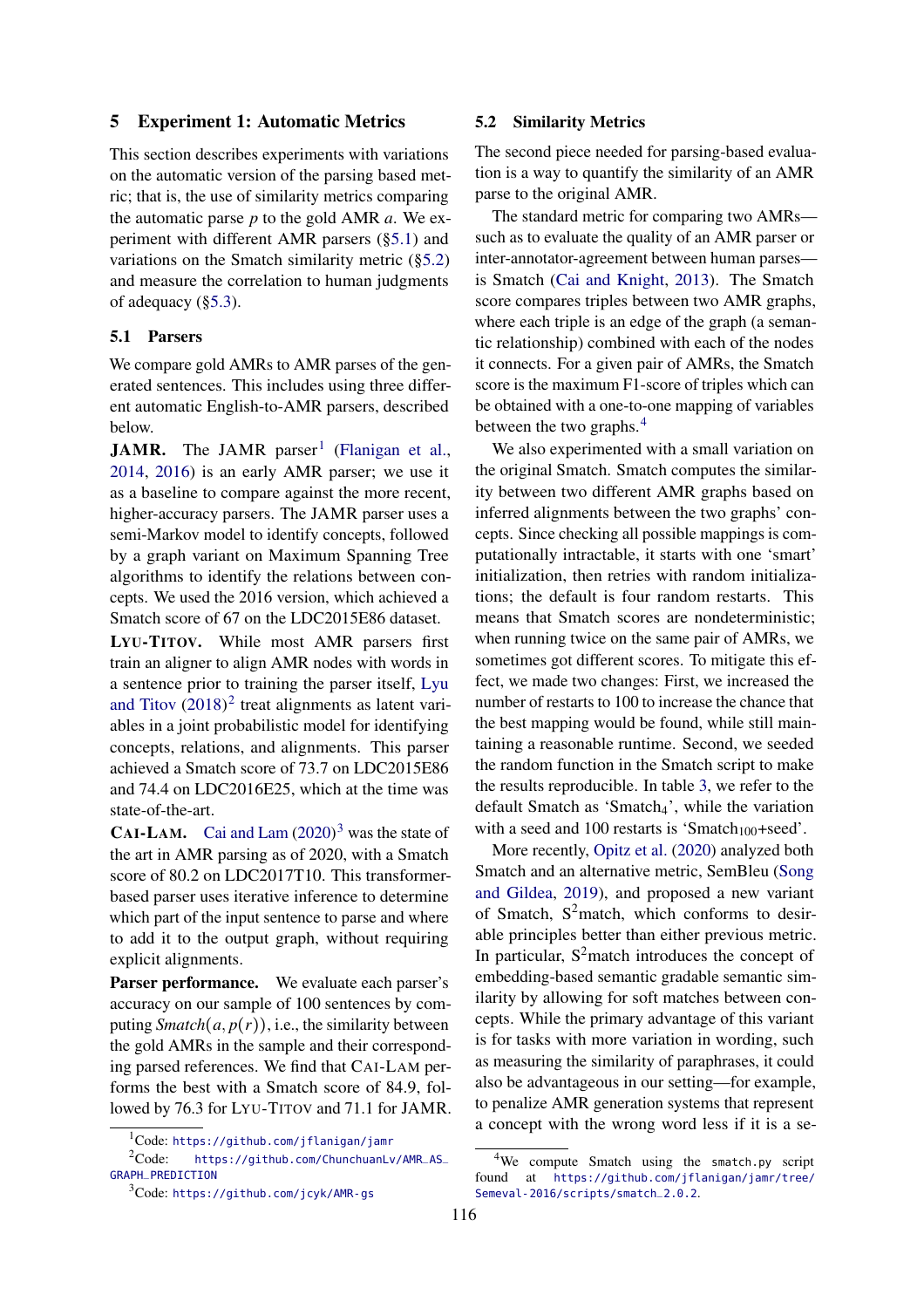|                        | Fluency | Adequacy |
|------------------------|---------|----------|
| $BLEU$ <sub>↑</sub>    | 0.40    | 0.52     |
| METEOR <sub>†</sub>    | 0.41    | 0.57     |
| TER <sub>l</sub>       | $-0.33$ | $-0.43$  |
| $CHRF++1$              | 0.32    | 0.47     |
| BERTScore <sub>1</sub> | 0.47    | 0.60     |
| <b>BLEURT</b>          | 0.60    | 0.69     |

Table 2: Sentence-level correlations with human judgments for reference-based metrics.

mantically related one, or to mitigate the effects of certain parser errors. Thus, we also experiment with computing the  $S^2$  match similarity of parsed sentences to the original AMRs.<sup>5</sup>

#### 5.3 Results

The primary statistic of interest for this study is the sentence-level correlation between a proposed metric and human judgments, particularly those for adequacy. We measure this with Spearman's Rho correlation. Following Manning et al. (2020), we compare several popular reference-based metrics; table 2 reports the correlations for the 5 metrics they used: BLEU (Papineni et al., 2002), METEOR (Banerjee and Lavie, 2005), TER (Snover et al., 2006), ChrF++ (Popović, 2017), and BERTScore (Zhang et al., 2020). We add the results of one newer metric, BLEURT (Sellam et al., 2020). Of these, BLEURT performs the best by this measure with a correlation of 0.69. BLEU, the most popular metric for this task, has a correlation of 0.52.

Table 3 shows the correlation with adequacy for each variant of the parser-based metric, combining the three AMR parsers and three similarity metrics used. Notably, even the highest correlations here underperform those achieved by BLEU, METEOR, BERTScore, and BLEURT.

As expected, the correlation increases with parser quality, indicating that parsers that have higher accuracy on human-authored sentences also do better with generated sentences.

For each parser, there is very little difference between the different similarity metrics. The similarity between Smatch<sub>4</sub> and Smatch<sub>100</sub>+seed is expected, since these are separated only by minor implementation differences. The lack of substantial improvement when using  $S^2$  match is probably because it is rare for the generated sentences to contain concepts that are different but semantically similar to those in the gold AMR.

|                  | Smatch <sub>4</sub> | $Smatch100 + seed$ | $S2$ match |
|------------------|---------------------|--------------------|------------|
| JAMR             | 0.358               | 0.356              | 0.362      |
| <b>LYU-TITOV</b> | 0.462               | 0.460              | 0.465      |
| $CAI-LAM$        | 0.495               | 0.492              | 0.494      |

Table 3: Sentence-level correlations with human judgments for parsing-based metrics, with different choices of parser and similarity metric.

Since none of the similarity metrics are clearly stronger than the others based on correlations, we choose  $Smatch_{100}$ +seed as the best for more conceptual reasons: it is more reproducible, and unlike  $S<sup>2</sup>$  match, does not rely on embeddings. The use of additional resources seems unjustified in this case if it does not improve performance, especially given concerns that using embeddings in an evaluation metric makes it less transparent and more arbitrary (results can vary depending on specific choice of language model) than a simpler method.

Thus, for the following experiments, we use the CAI-LAM parser combined with  $Smatch<sub>100</sub> + seed.$ 

### 6 Experiment 2: Manually-Edited Parses

Even a state-of-the-art AMR parser is of course not perfect, and may struggle more with parsing automatically-generated sentences than the humanauthored ones it is designed for. The potential for parser error is a major limitation of the proposed approach; evaluating the parse *p* against gold AMR *a* can only be a good measure of *g*'s relationship to *a* if *p* is a sufficiently accurate parse of *g*. Thus, to get a better sense of the effect that parsing errors can have on this metric even when using a SOTA parser, and of a rough upper bound for how well the metric could work in the future as parsing improves, we also manually edited a sample of the parses *p* to create alternate parses, *p*′ , which better reflect the meaning expressed in the generated sentences *g*, and use Smatch to compare *p*′ to *a*.

### 6.1 Methods

Since the CAI-LAM parser is the strongest automatic parser, we used its parses as a starting point. For a given generated sentence *g* or reference sentence *r*, we compared the sentence to the automatic parse  $p(g)$  or  $p(r)$ , and edited the parse to represent, as accurately as possible, the meaning expressed in the sentence. This sometimes included referring to the gold AMR *a* to ensure consistency between our annotations and the canonical representation of the same meanings. All edits were performed by the first author.

<sup>&</sup>lt;sup>5</sup>We calculate  $S^2$ match using https://github.com/ Heidelberg-NLP/amr-metric-suite.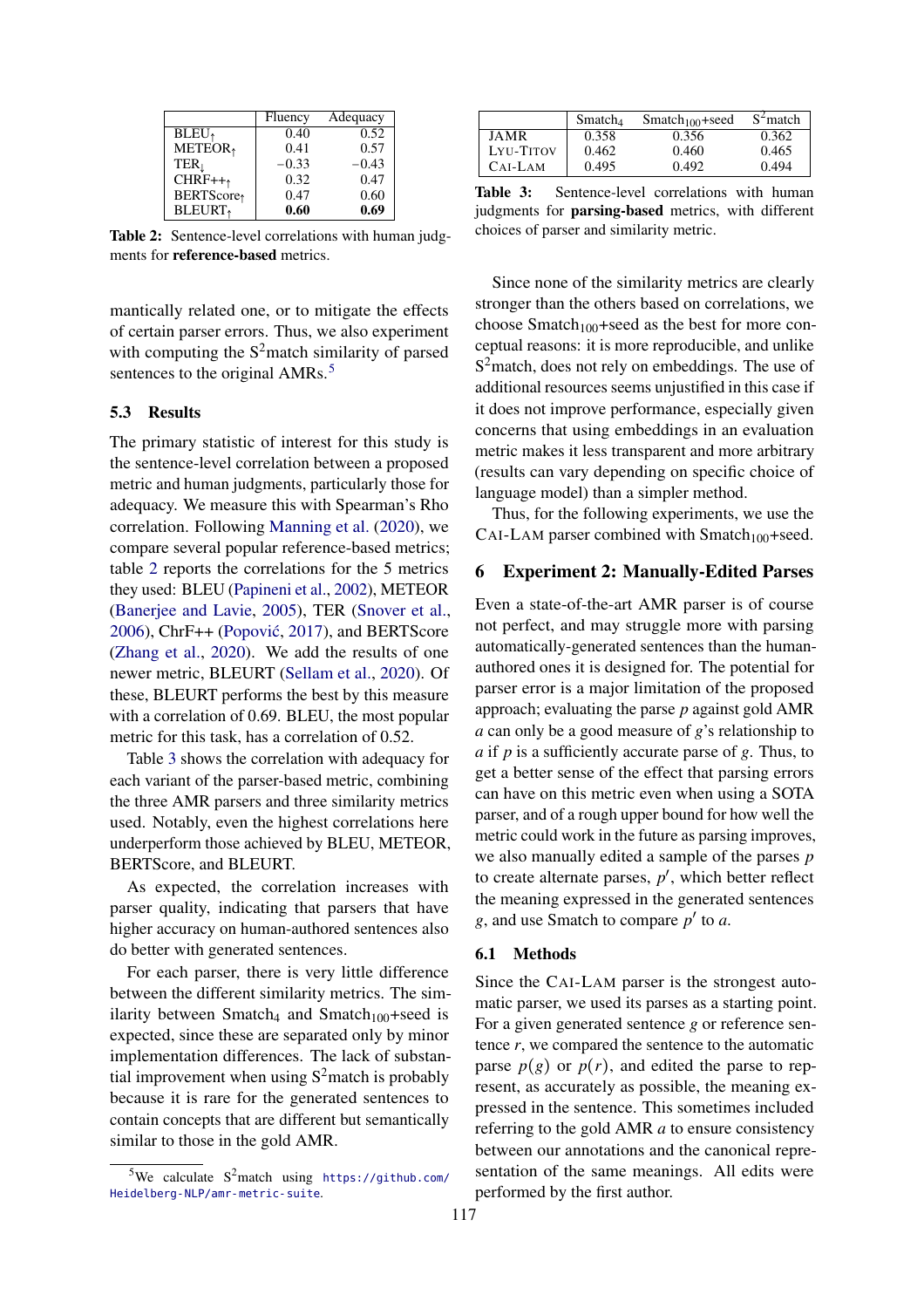| System    | <b>Edited Parses</b> |
|-----------|----------------------|
| Guo       | 65                   |
| Konstas   | 83                   |
| Manning   | 25                   |
| Ribeiro   | 70                   |
| Zhu       | 73                   |
| Reference | 90                   |
| Total     |                      |

Table 4: Number of sentences (out of 100) from each generation system that were not marked as incomprehensible by either annotator, and whose AMRs were manually edited.

However, this approach is limited by an assumption that the generated sentences *have* meanings in the same way that human-authored sentences do. In fact, many of the generated sentences in this dataset do not clearly and unambiguously express a particular meaning. Since it is essentially impossible to 'accurately' parse an incoherent sentence, we only edited the parses of sentences which were not marked as incomprehensible by either annotator in the human evaluation. Table 4 shows how many sentences from each system fit this criterion. Overall, we edited parses for 406 sentences, or 67.7% of the total sample of 600 sentences used in the human evaluation. Excluding references, we edited parses for 316 of the 500 automatically-generated sentences, or 63.2%. For the remaining sentences, we use the unedited automatic parse.

Even after filtering out those marked incomprehensible, we encountered many sentences that we found unclear or highly ambiguous; perhaps there were so many unclear sentences in the data that annotators reserved the annotation only for the most egregious cases. We did our best to interpret these sentences as well as we could, erring on the side of preserving the automatic parse's interpretation when it seemed as reasonable as an alternative. Nevertheless, this required some subjective judgment calls. An example of a difficult-to-annotate case is shown in table 5. The generated sentence, "ukraine and ukraine in kenya stated –", would probably never be produced by a human author, and it is difficult to assign a precise meaning to it. In this case, we decided to preserve the automatic parser's interpretation that it describes a statement being made by two entities: the country Ukraine, and a separate location, also known as Ukraine, that is in Kenya.



Table 5: An example of a generated sentence with unclear meaning.

|                         | <b>Full Sample</b> | INC0 |
|-------------------------|--------------------|------|
| <b>Automatic Parses</b> | 0.49               |      |
| <b>Edited Parses</b>    | 0.66               | 0.46 |

Table 6: Sentence-level Spearman's correlation of Smatch with human adequacy scores, when using edited parses vs. automatic ones. INC0 indicates the subset of AMRs that were edited.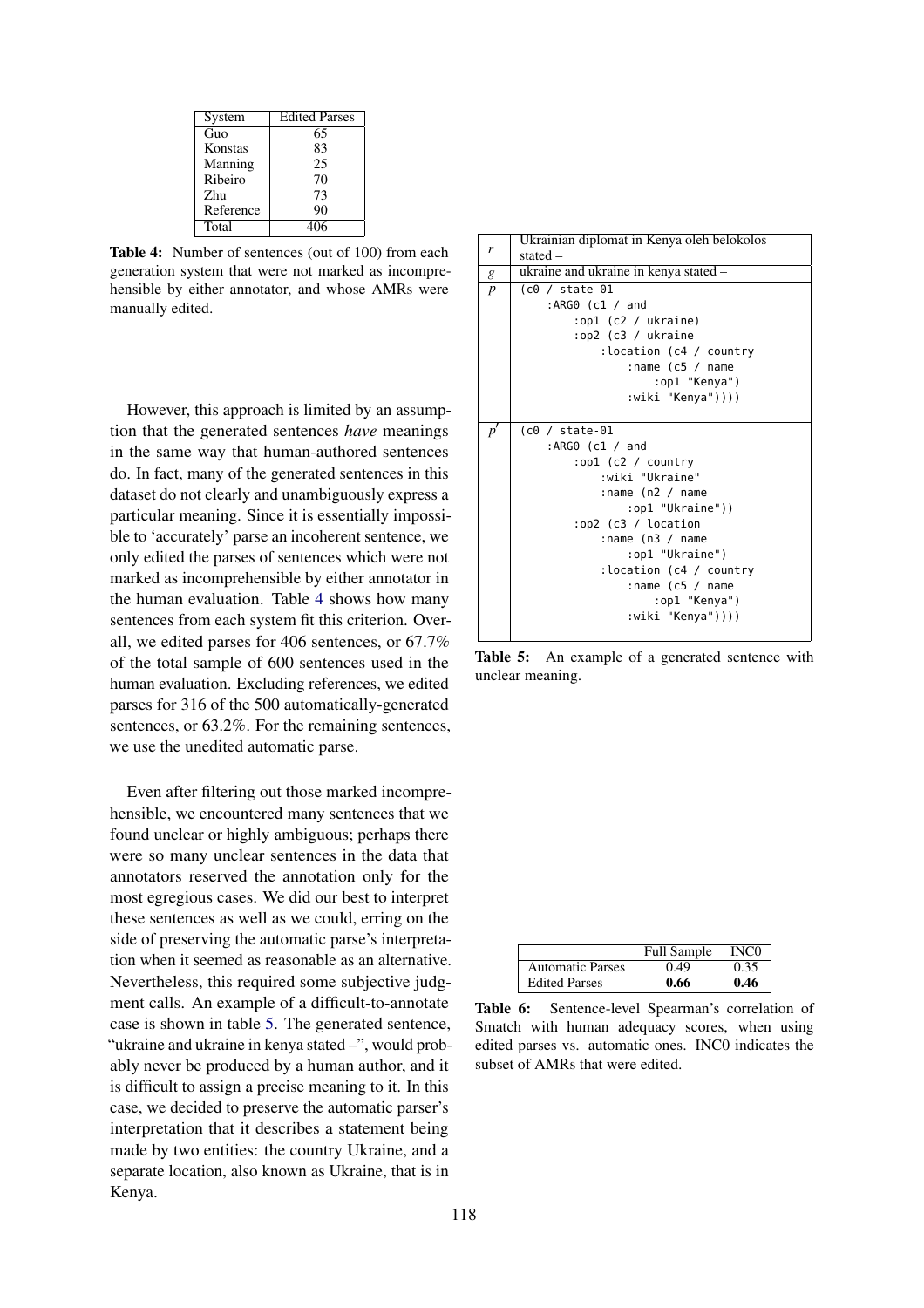

Figure 2: Scatterplot of number of capitalized words in the output compared to the reference for each system  $(iitter=0.5)$ .

#### 6.2 Results

As table 6 shows, the correlation of Smatch with adequacy improves substantially when using the edited parses, as opposed to the purely automatic ones. With edits, the correlation over all data increases to 0.66, better than most of the automatic metrics—the only exception is BLEURT, with a correlation of 0.69 (see table 2). It seemed possible that this improvement occurred simply because the edited sample of sentences, which generally received stronger human scores, largely had their Smatch scores improved by the editing process. Thus we also include the correlations on only the edited sample (INC0); the fact that the correlation improves within this sample demonstrates that editing does help distinguish better and worse sentences.

Table 7 shows an example where editing helped substantially. The generated sentence fully expresses the information in the gold AMR, and received fluency and adequacy scores of 100—in fact, it differs from the reference only in capitalization but the automatic parse differs greatly from the gold AMR, resulting in a low Smatch score of 0.222. Parser errors in this case include a failure to recognize the two named entities in the sentence, as well as misidentifying the root concept as be-located-at-91 rather than organization. While the edited parse doesn't perfectly match the gold AMR, it corrects these major errors, resulting in a much higher Smatch score of 0.875.



Table 7: An example where parser error led to a low Smatch score on a high-adequacy sentence, which is improved substantially in the edited parse.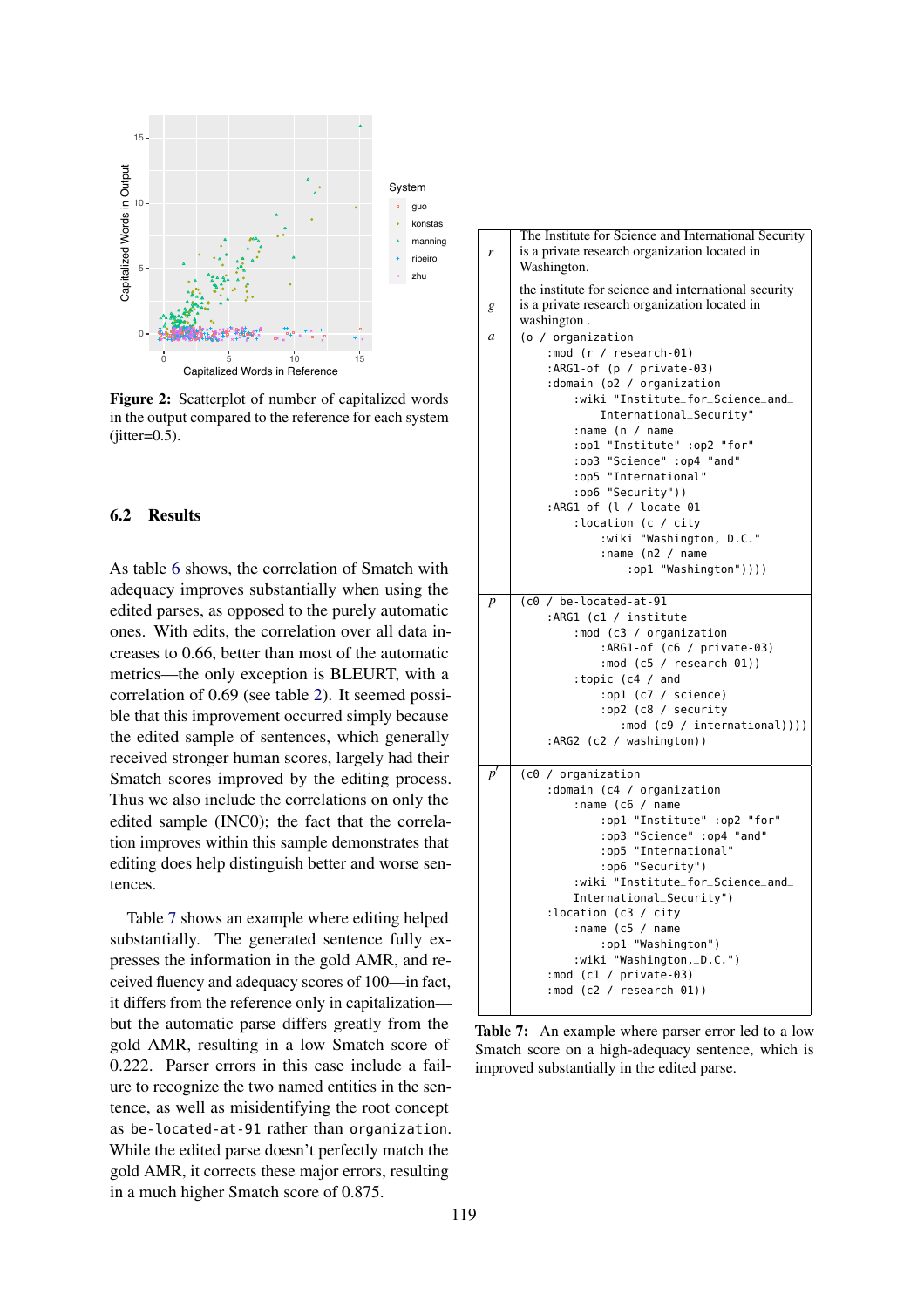| r                | A US-endorsed package of incentives to cease<br>enriched uranium production |  |  |  |
|------------------|-----------------------------------------------------------------------------|--|--|--|
|                  | the us endorsed package of incentives to cease                              |  |  |  |
| g                | enriched uranium production.                                                |  |  |  |
| $\mathfrak a$    | (p / package                                                                |  |  |  |
|                  | :consist-of (t / thing                                                      |  |  |  |
|                  | :ARG0-of (i / incentivize-01                                                |  |  |  |
|                  | :ARG2 (c2 / cease-01                                                        |  |  |  |
|                  | :ARG1 ( $p2 / produce-01$                                                   |  |  |  |
|                  | :ARG1 (u / uranium                                                          |  |  |  |
|                  | $: ARG1 - of$                                                               |  |  |  |
|                  |                                                                             |  |  |  |
|                  | $(e2 / enrich-01)))))$                                                      |  |  |  |
|                  | :ARG1-of (e / endorse-01                                                    |  |  |  |
|                  | :ARG0 (c / country                                                          |  |  |  |
|                  | :wiki "United_States"                                                       |  |  |  |
|                  | : name $(n / name : op1 "US"))$ )                                           |  |  |  |
|                  |                                                                             |  |  |  |
| $\boldsymbol{p}$ | $(c0 / endorse-01)$                                                         |  |  |  |
|                  | :ARG0 (c2 / we)                                                             |  |  |  |
|                  | :ARG1 (c1 / package-01                                                      |  |  |  |
|                  | :ARG1 (c3 / incentivize-01                                                  |  |  |  |
|                  | :ARG2 (c4 / cease-01                                                        |  |  |  |
|                  | :ARG1 $(c5 / produce-01$                                                    |  |  |  |
|                  | :ARG1 (c6 / uranium)                                                        |  |  |  |
|                  | :ARG1-of                                                                    |  |  |  |
|                  | $(c7 / enrich-01))))$                                                       |  |  |  |
|                  |                                                                             |  |  |  |
| $p^{\prime}$     | $($ c $0$ / endorse-01                                                      |  |  |  |
|                  | :ARGO (c2 / country                                                         |  |  |  |
|                  | :name (c5 / name :op1 "US")                                                 |  |  |  |
|                  | :wiki "United_States")                                                      |  |  |  |
|                  |                                                                             |  |  |  |
|                  | :ARG1 (c1 / package-01                                                      |  |  |  |
|                  | :ARG1 (c3 / incentivize-01                                                  |  |  |  |
|                  | :ARG2 (c4 / cease-01                                                        |  |  |  |
|                  | :ARG1 $(p1 / produce-01$                                                    |  |  |  |
|                  | :ARG1 (c6 / uranium                                                         |  |  |  |
|                  | :ARG1-of                                                                    |  |  |  |
|                  | $(c7 / enrich-01)))))$                                                      |  |  |  |
|                  |                                                                             |  |  |  |

Table 8: An example of a parser error due to lack of capitalization in the generated sentence. 'US', written as 'us' by the system, is treated as a form of the pronoun 'we' by the parser.

| System  | Unedited $\rho$ | Edited $\rho$ | Improvement |
|---------|-----------------|---------------|-------------|
| Konstas | 0.53            | 0.59          | 0.05        |
| Manning | 0.44            | 0.57          | 0.12        |
| Guo     | 0.44            | 0.59          | 0.14        |
| Ribeiro | 0.53            | 0.72          | 0.19        |
| Zhu     | 0.35            | 0.59          | 0.24        |
| Overall | 0.49            | 0.66          | 0.17        |

Table 9: Spearman's correlation of adequacy scores with Smatch scores based on unedited and edited parses. The two systems that produce capitalization are shown above the line; the three below output only lowercase.

### 7 Analysis

A common parser error was failure to recognize named entities when they were not capitalized; examples of this are given in tables 7 and 8. As figure 2 shows, three of the systems never produce capitals in their output, while those of Konstas and Manning typically produce about as many capitals as are present in the reference. Thus, it seems likely that the systems that never produce capitals may be unfairly penalized by a parsing-based metric.

Table 9 shows that when separating the data by system, there is no clear difference in the degree to which Smatch correlates with adequacy for systems that capitalize compared to those that do not. However, the *difference* between *Smatch*(*a, p*′ ) and  $Smatch(a, p)$  is greater for the systems that do not produce capitals; that is, manual editing had a greater effect on the reliability of the parserbased metric on the systems which do not produce capitals than those that do.

It may be possible to overcome this particular limitation of the automatic parser by adding a preprocessing step that recognizes and capitalizes named entities, or by training the parser on more all-lowercase examples.

### 8 Conclusion

In this paper, we have explored the idea of evaluating AMR generation via AMR parsing and similarity metrics, using the human judgments of adequacy collected by Manning et al. (2020) to test the validity of possible variants of the parsingbased metric approach and compare them to existing reference-based metrics. We found that parser quality is a major factor affecting the performance of this evaluation approach: the better the AMR parser, the better the evaluation; however, even a state-of-the-art parser with an accuracy of 80+% on standard human-authored data has significant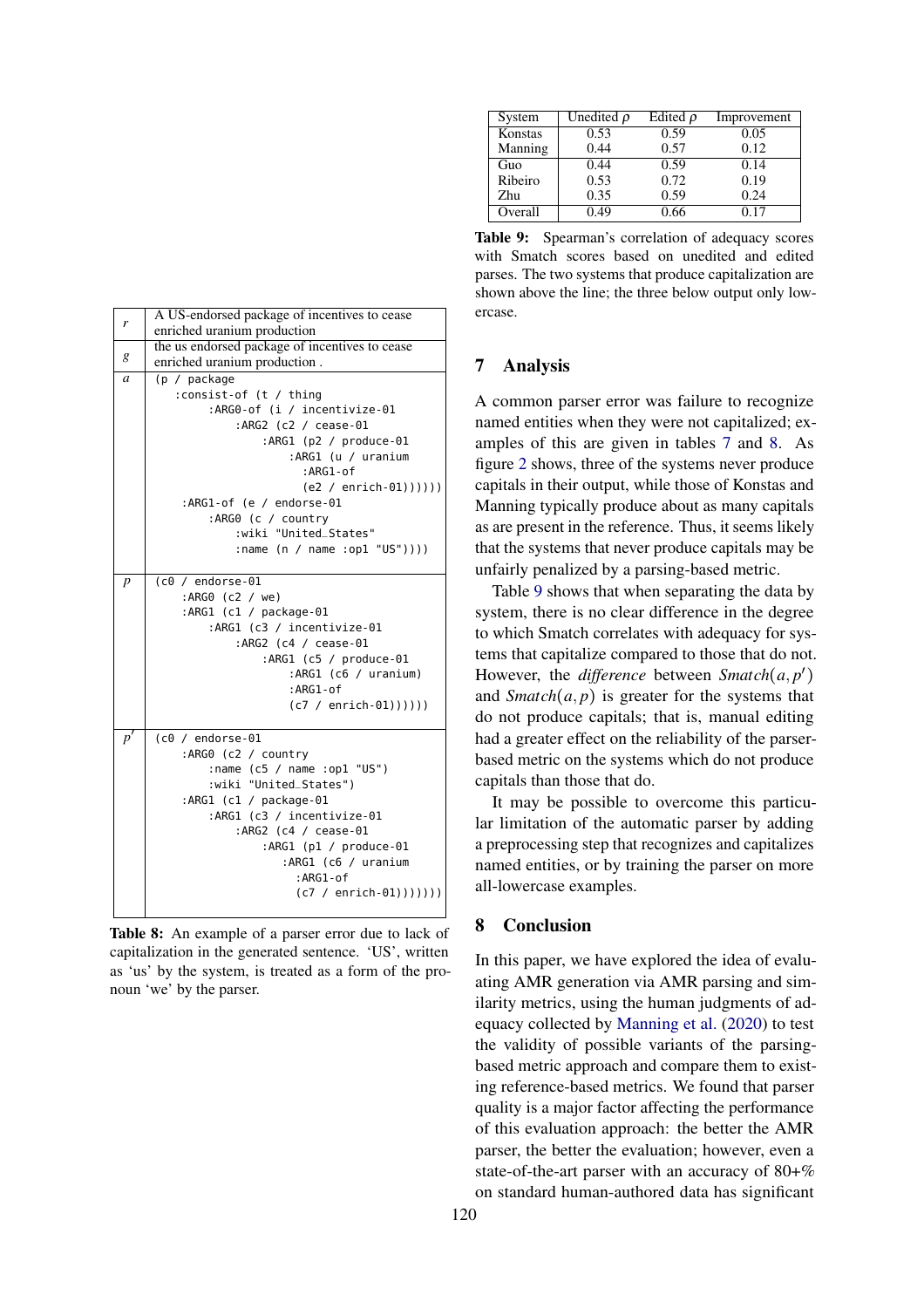limitations for evaluating generated sentences, including a failure to recognize named entities in the absence of capitalization. We showed that when automatic AMR parses are manually edited to better reflect the meaning in generated sentences, this referenceless metric outperforms most popular automatic reference-based metrics, including BLEU and BERTScore (but not BLEURT).

While the current reliance on manual editing for more reliable results may not be practical for evaluation, the results of this experiment indicate that fully-automatic parser-based metrics are likely to prove more reliable in the future as the state of the art in AMR parsing continues to improve, especially if newer AMR generation systems also more closely replicate human-authored data, such as by producing more human-like capitalization than the majority of systems tested here did.

### References

- Laura Banarescu, Claire Bonial, Shu Cai, Madalina Georgescu, Kira Griffitt, Ulf Hermjakob, Kevin Knight, Philipp Koehn, Martha Palmer, and Nathan Schneider. 2013. Abstract Meaning Representation for sembanking. In *Proceedings of the 7th Linguistic Annotation Workshop and Interoperability with Discourse*, pages 178–186, Sofia, Bulgaria. Association for Computational Linguistics.
- Satanjeev Banerjee and Alon Lavie. 2005. METEOR: An automatic metric for MT evaluation with improved correlation with human judgments. In *Proceedings of the ACL Workshop on Intrinsic and Extrinsic Evaluation Measures for Machine Translation and/or Summarization*, pages 65–72, Ann Arbor, Michigan. Association for Computational Linguistics.
- Deng Cai and Wai Lam. 2020. AMR parsing via graphsequence iterative inference. In *Proceedings of the 58th Annual Meeting of the Association for Computational Linguistics*, pages 1290–1301, Online. Association for Computational Linguistics.
- Shu Cai and Kevin Knight. 2013. Smatch: an evaluation metric for semantic feature structures. In *Proceedings of the 51st Annual Meeting of the Association for Computational Linguistics (Volume 2: Short Papers)*, pages 748–752, Sofia, Bulgaria. Association for Computational Linguistics.
- Jeffrey Flanigan, Chris Dyer, Noah A. Smith, and Jaime Carbonell. 2016. CMU at SemEval-2016 task 8: Graph-based AMR parsing with infinite ramp loss. In *Proceedings of the 10th International Workshop on Semantic Evaluation (SemEval-2016)*, pages 1202–1206, San Diego, California. Association for Computational Linguistics.
- Jeffrey Flanigan, Sam Thomson, Jaime Carbonell, Chris Dyer, and Noah A. Smith. 2014. A discriminative graph-based parser for the Abstract Meaning Representation. In *Proceedings of the 52nd Annual Meeting of the Association for Computational Linguistics (Volume 1: Long Papers)*, pages 1426– 1436, Baltimore, Maryland. Association for Computational Linguistics.
- Chunchuan Lyu and Ivan Titov. 2018. AMR parsing as graph prediction with latent alignment. In *Proceedings of the 56th Annual Meeting of the Association for Computational Linguistics (Volume 1: Long Papers)*, pages 397–407, Melbourne, Australia. Association for Computational Linguistics.
- Emma Manning, Shira Wein, and Nathan Schneider. 2020. A human evaluation of AMR-to-English generation systems. In *Proceedings of the 28th International Conference on Computational Linguistics*, pages 4773–4786, Barcelona, Spain (Online). International Committee on Computational Linguistics.
- Juri Opitz and Anette Frank. 2021. Towards a decomposable metric for explainable evaluation of text generation from AMR. In *Proceedings of the 16th Conference of the European Chapter of the Association for Computational Linguistics: Main Volume*, pages 1504–1518, Online. Association for Computational Linguistics.
- Juri Opitz, Letitia Parcalabescu, and Anette Frank. 2020. AMR similarity metrics from principles. *Transactions of the Association for Computational Linguistics*, 8:522–538.
- Kishore Papineni, Salim Roukos, Todd Ward, and Wei-Jing Zhu. 2002. Bleu: a method for automatic evaluation of machine translation. In *Proceedings of the 40th Annual Meeting of the Association for Computational Linguistics*, pages 311–318, Philadelphia, Pennsylvania, USA. Association for Computational Linguistics.
- Maja Popović. 2017. chrF++: words helping character n-grams. In *Proceedings of the Second Conference on Machine Translation*, pages 612–618, Copenhagen, Denmark. Association for Computational Linguistics.
- Thibault Sellam, Dipanjan Das, and Ankur Parikh. 2020. BLEURT: Learning robust metrics for text generation. In *Proceedings of the 58th Annual Meeting of the Association for Computational Linguistics*, pages 7881–7892, Online. Association for Computational Linguistics.
- Matthew Snover, Bonnie Dorr, Richard Schwartz, Linnea Micciulla, and John Makhoul. 2006. A Study of Translation Edit Rate with Targeted Human Annotation. In *Proceedings of the 7th Conference of the Association for Machine Translation in the Americas*, pages 223–231, Cambridge.